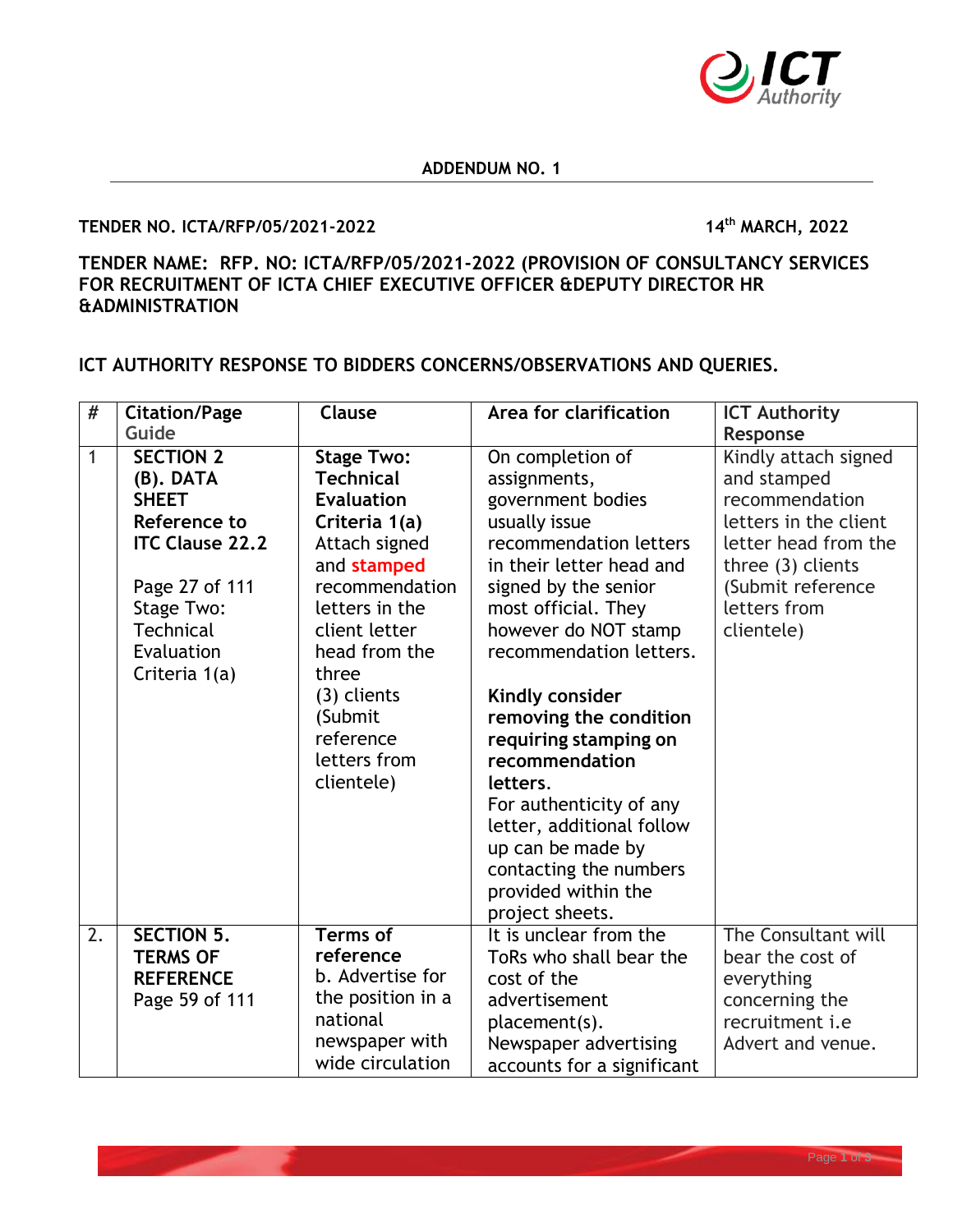

|                                    | as well as on<br>the firm's<br>website.                                                                                                                                        | costing in the financial<br>proposal. Kindly clarify<br>the following to allow<br>for an even playing field<br>in competitive bidding:<br>If the consultant<br>i.<br>will bear the cost of<br>advertising.<br>The number of<br>ii.<br>placements in<br>national<br>newspapers.<br>(Best practice is<br>to repeat the<br>placement a week<br>apart in<br>alternative<br>newspapers).<br>The size and colour<br>iii.<br>of the placement.                            |                                                                                                                                                                                                                                                                                                                                       |
|------------------------------------|--------------------------------------------------------------------------------------------------------------------------------------------------------------------------------|--------------------------------------------------------------------------------------------------------------------------------------------------------------------------------------------------------------------------------------------------------------------------------------------------------------------------------------------------------------------------------------------------------------------------------------------------------------------|---------------------------------------------------------------------------------------------------------------------------------------------------------------------------------------------------------------------------------------------------------------------------------------------------------------------------------------|
| <b>TION 5. TERMS OF</b>            | <b>Terms of</b>                                                                                                                                                                | It is unclear from the ToRs                                                                                                                                                                                                                                                                                                                                                                                                                                        | The Consultant<br>1.                                                                                                                                                                                                                                                                                                                  |
| <b>REFERENCE</b><br>Page 59 of 111 | reference<br>h. Facilitate the<br>final interviews by<br>the Board<br>including<br>providing an<br>appropriate<br>interview location<br>as well as<br>secretarial<br>services. | who shall bear the cost of<br>the location identified by<br>the consultant for ICTA<br><b>Board</b><br>level<br>interviews<br>(i.e., hotel conferencing<br>costs).<br>Hotel conferencing (4 star)<br>for<br>accounts<br>$+)$<br>a<br>significant costing in the<br>financial proposal. Kindly<br>clarify the following to<br>allow for an even playing<br>field<br>in<br>competitive<br>bidding<br>If the consultant<br>i.<br>will<br>bear the<br>cost of<br>hotel | will bear the cost<br>of everything<br>concerning the<br>recruitment <i>i.e.</i><br>Advert and venue<br>These are senior<br>2.<br>position. The<br>number of board<br>member to attend<br>is $7 - 9$ members.<br>3.<br>The number of<br>days required to<br>complete the<br>interviews is 1 day<br>each for each<br>position (venue). |
|                                    |                                                                                                                                                                                | conferencing                                                                                                                                                                                                                                                                                                                                                                                                                                                       |                                                                                                                                                                                                                                                                                                                                       |

**Contract Contract Contract** 

一